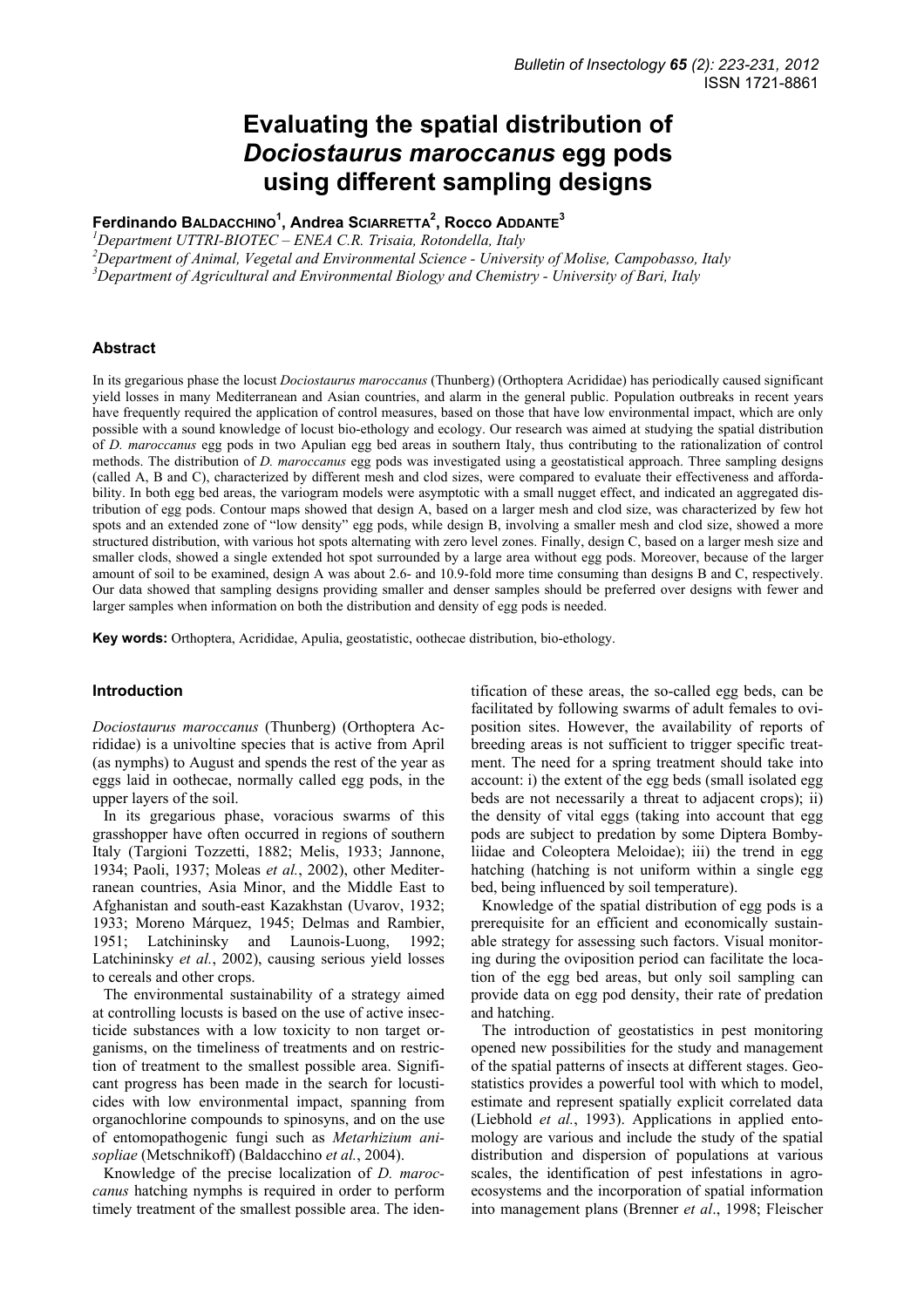*et al.*, 1999; Sciarretta *et al.*, 2001; 2008; Nestel *et al.*, 2004; Park *et al.*, 2007; Albieri *et al*., 2010; De Luigi *et al.*, 2011; Burgio *et al.*, 2012).

Geostatistical studies on Orthoptera are rather limited and mainly focused on the adult stage. Johnson and Worobec (1988) and Kemp *et al.* (1989) produced maps of grasshopper abundance on an area-wide basis; Johnson (1989) analysed the spatial autocorrelation of grasshoppers in roadside survey counts to predict population densities in crop fields; locust spatial densities were correlated with host plants along the coastal plain in Sudan and distributional maps were obtained (Woldewahid *et al.*, 2004).

The aim of our study was to investigate the distribution of *D. maroccanus* egg pods in two egg bed areas in southern Italy, using different sampling designs. The obtained spatial patterns were compared to assess their spatial resolution and the affordability of sampling designs in terms of labour.

## **Materials and methods**

#### Study area

The study was carried out in pastures located near the town of Manfredonia in Apulia, Southern Italy. For the purposes of this study only data obtained from egg beds in pastures close to the localities Posta del Fosso (41°38'25.17"N, 15°52'51.43"E, at 70 m a.s.l.) and Posta Garzia (41°38'6.73"N, 15°52'55.61"E, at 57 m a.s.l.) were used in the geostatistical analysis, as those sites were the largest and richest in egg pods. The pastures were part of a wider garrigue phytoclimatic association, characterized by an abundance of outcropping rock and the presence of daffodils, thistles, squills, thyme and small trees or shrubs of wild pear, olive and terebinth. Fields surrounding the pastures were planted with wheat, barley, oats and forage crops, interspersed with olive and almond groves (Moleas *et al.*, 2002).

By following the ovipositing *D. maroccanus* females in June and July, egg beds were localized and appropriately marked for sampling in subsequent seasons.

## Field data collection and sampling procedure

During the winter-spring period, samples of soil up to 10 cm in depth were taken from the egg beds in accordance with the following sampling designs (figure 1):

- Sampling design A Samples of soil of  $50 \times 50$  cm in a grid with a mesh of  $20 \times 20$  m;
- Sampling design B Samples of soil of  $15 \times 15$  cm in a grid with a mesh of  $10 \times 10$  m;
- Sampling design C Samples of soil of 15 × 15 cm in a grid with a mesh of  $20 \times 20$  m.

The third design (C) was a simulated sampling strategy, achieved by considering only the samples of soil in design B which were in the same position as in A. In this way, the resulting design was the same as that in A, but with sample sizes of  $15 \times 15$  cm.

General information on the designs, including the dimensions of the sampled clods and the distances between sampling points, is given in table 1.

Samples of  $50 \times 50$  cm were transported to the laboratory and examined for egg pods, while the clods of  $15 \times$ 15 cm were examined directly in the field.

#### Posta del Fosso

#### Posta Garzia



**Figure 1.** Spatial pattern of sampling points according to different experimental designs (A, B and C) at Posta del Fosso and Posta Garzia.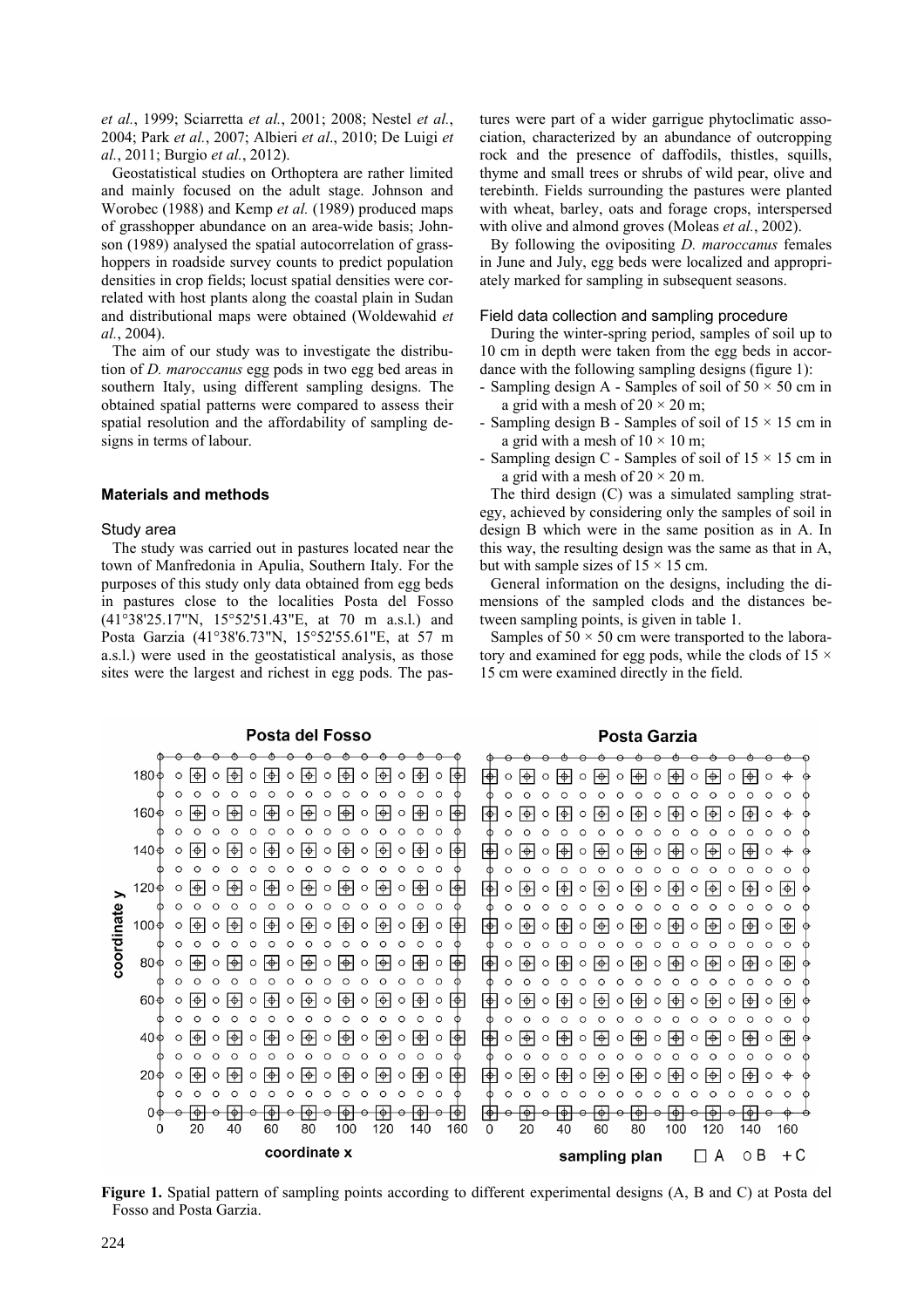|                                      | Posta del Fosso |                |                | Posta Garzia   |                |                |
|--------------------------------------|-----------------|----------------|----------------|----------------|----------------|----------------|
|                                      | Plan A          | Plan B         | Plan C         | Plan A         | Plan B         | Plan C         |
| Surface area of laying sites (ha)    | 2.9             | 3              | 2.9            | 2.9            | 3.2            | 2.9            |
| Number of samples                    | 80              | 340            | 80             | 85             | 360            | 85             |
| Distance between samples (m)         | $20 \times 20$  | $10 \times 10$ | $20 \times 20$ | $20 \times 20$ | $10 \times 10$ | $20 \times 20$ |
| Maximum distance (m)                 | 240             | 250            | 240            | 240            | 255            | 240            |
| Surface area of single sample $(m2)$ | 0.25            | 0.02           | 0.02           | 0.25           | 0.02           | 0.02           |
| Total surface area sampled $(m^2)$   | 20              | 7.65           | 1.8            | 21.25          | 8.1            | 1.9            |
| Total volume sampled $(m^3)$         | $\mathfrak{D}$  | 0.76           | 0.18           | 2.12           | 0.81           | 0.19           |
| Surface area sampled $(\% )$         | 0.070           | 0.025          | 0.006          | 0.070          | 0.025          | 0.006          |

**Table 1.** General characteristics of the sampling designs with clods of  $50 \times 50$  cm (design A) and  $15 \times 15$  cm (design B and C) at the sites Posta del Fosso and Posta Garzia.

Given the different grid and clod sizes used in the experimental design, comparisons between designs and between sites were conducted using elementary statistics based on the density of egg pods per  $m<sup>2</sup>$  of surface (table 2).

During the analyses, the time spent working on each sample was noted to evaluate the suitability of the operation.

## Identification

Several hundred oothecae were kept in the laboratory until the eggs hatch and the larvae were reared to obtain adults. All nymphs and adults obtained proved to belong to *D. maroccanus*.

### Spatial analysis

Geostatistical methods were used to characterize the spatial distribution of *D. maroccanus* egg pods in the three experimental sampling designs (A, B and C), expressed as density (number of egg pods per  $m<sup>2</sup>$ ). By comparing sampling designs B and C, we evaluated the effect of grid density on spatial distribution without the effect of sample size.

The spatial dependence among observations was examined by calculating omnidirectional semivariograms with a maximum distance of 120 m. The variogram analysis was performed using GS+ Version 7 (Gamma Design Software, Plainwell, Michigan, USA). Since a proportional effect was observed for all data sets, the data were transformed to  $log(x+1)$  prior to analysis (Journel and Huijbregts, 1978). Experimental variograms were fitted according to the model that gave the lowest residual sums of squares (RSS). Linear, spherical, exponential and gaussian functions were

tested by the software. Models were defined by the nugget  $(C_0)$ , the range (a) and the sill (C). The ratio  $C_0/C$ , known as the *k* parameter*,* was used to evaluate the amount of randomness that exists in the data at distances smaller than the sampling distance. Values below 0.8 indicate that the distribution is aggregated, with a strong relation between samples (Journel and Huijbregts, 1978). The range allows an estimate to be made of the distance at which two points are no longer correlated and, thus, the minimum distance between sampling points that are statistically and spatially independent (Bacca *et al.*, 2006; Park and Tollefson, 2006).

Models obtained from variogram analyses were used to interpolate *D. maroccanus* egg pods by means of the kriging algorithm. Spatial analyses were carried out using Surfer software Version 9.5 (Golden software, Golden, Colorado, USA) with *x*, *y* representing the spatial coordinates and *z* the egg pod density. The resulting interpolation grid was graphically represented by a contour map, which shows the configuration of the surface by means of isolines representing equal z-values; a base map showing the experimental area, with the same coordinate system, was placed on top of the contour map. Zones of the contour map with higher egg pod density than surrounding areas are referred to as "hot spots".

Kriging interpolation was evaluated by crossvalidation analysis, in which each measured point was individually removed and its value estimated in the absence of the specified value, to determine the quality of model fitting. The mean predicted error, the rooted mean squared error (RMSE) and the mean squared deviation ratio (MSDR) were obtained from residuals, which were calculated by comparing estimated *vs.* actual values (Webster and Oliver, 2001). Calculation of RMSE and

**Table 2.** *D. maroccanus* egg pods collected at the two sites using various sampling designs.

|                                        | Posta del Fosso |        |        | Posta Garzia |        |        |
|----------------------------------------|-----------------|--------|--------|--------------|--------|--------|
|                                        | Plan A          | Plan B | Plan C | Plan A       | Plan B | Plan C |
| Total egg pods $(N)$                   | 2786            | 1438   | 214    | 1124         | 524    | 117    |
| Mean density per sample                | 34.83           | 4.22   | 2.38   | 13.22        | 1.46   | 1.30   |
| SE density per sample                  | 7.13            | 0.62   | 0.53   | 3.33         | 0.32   | 0.30   |
| Maximum density per sample             | 383             | 110    | 27     | 162          | 96     | 14     |
| Mean density per surface unit $(N/m2)$ | 139.3           | 188.0  | 118.9  | 52.9         | 64.7   | 57.8   |
| SE density per surface unit            | 28.5            | 27.8   | 26.4   | 13.3         | 14.4   | 13.4   |
| Zero samples $(\% )$                   | 23              | 60     | 63     | 53           | 76     | 72     |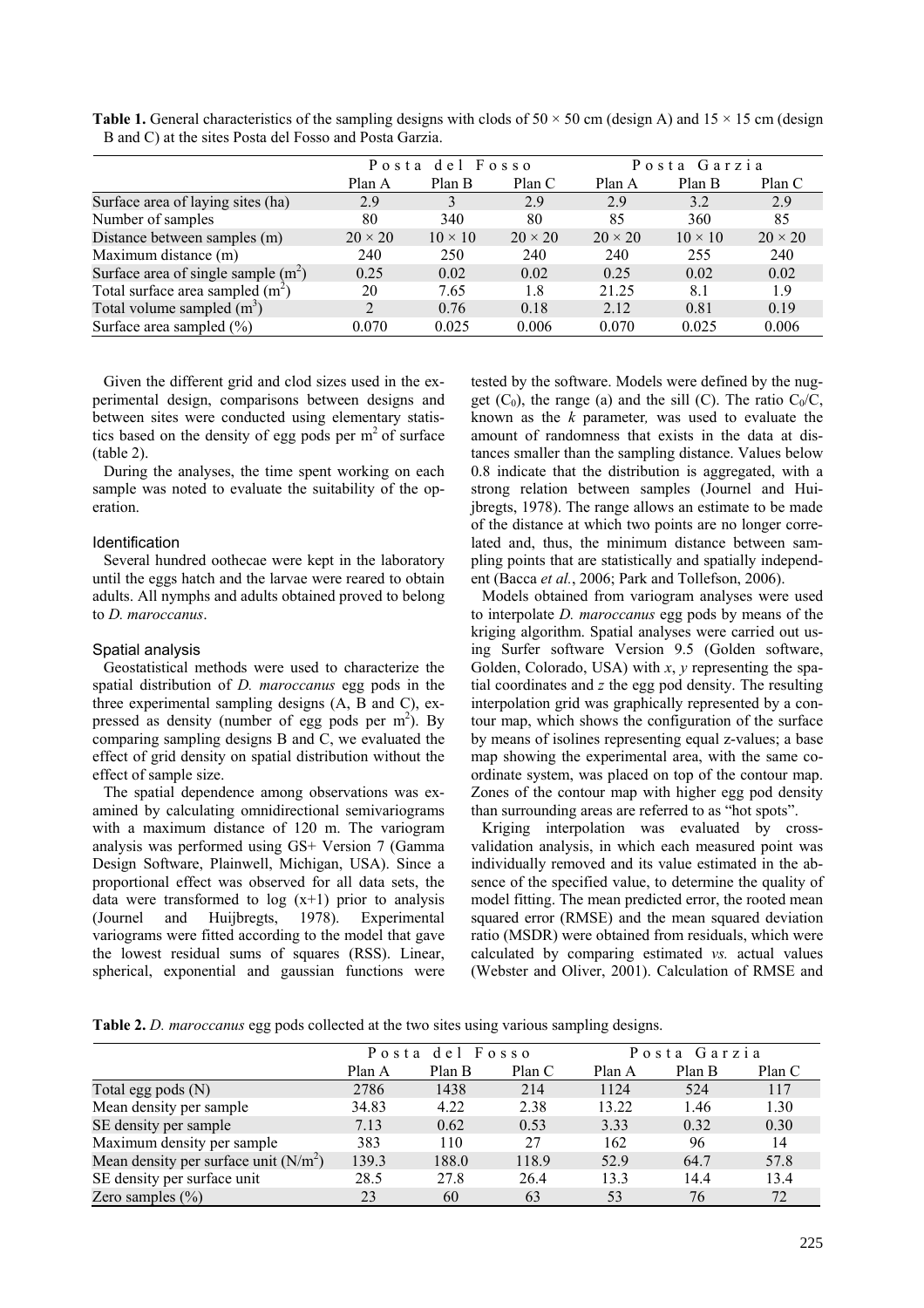MSDR enables an evaluation of the ability of the model to interpolate the experimental semivariograms: the lowest is RMSE, the highest is the accuracy of the model. Similarly, if the model for the variogram is accurate, then the mean squared error would tend to be equal to the kriging variance and MSDR would approximate to 1 (Webster and Oliver, 2001).

To validate the interpolation method, the maps of the actual values were compared with the maps of the estimated values, built using the same variogram models as before.

## **Results**

### Density of egg pods

A total of 2786, 1438 and 214 egg pods were collected at Posta del Fosso and 1124, 524 and 117 at Posta Garzia, following sampling designs A, B and C, respectively.

At Posta del Fosso the lowest egg pod density per surface unit was found in the sampling design C, whereas the highest was found in B and intermediate values in A. The standard error ranged between 26.4 and 28.5. In design A, 23% of samples was found without egg pods; in B the percentage of zero egg pod samples was significantly higher (60%), while in C it was similar to B (63%).

A lower density of egg pods per surface unit was generally found at Posta Garzia compared to Posta del Fosso, but in contrast to the latter, the lowest egg pod density was observed in design A, the highest in B and an intermediate value in C. The standard error of the mean density calculated at Posta Garzia was lower than at Posta del Fosso, ranging between 13.3 and 14.4. The percentage of zero samples in all three sampling designs at Posta Garzia was higher than at the other site (table 2).

## Spatial distribution of egg pods

At Posta del Fosso, the variogram models were asymptotic (figure 2a), with a small nugget effect and the *k* parameter varying between 0.06 and 0.13, all of which indicate an aggregated distribution (table 3). The estimated range of models varied from 20.4 to 46.8 m (table 3).

Contour maps obtained from experimental data highlighted different spatial patterns (figure 3a): design A showed few hot spots and an extended area of "low density" egg pods; in B, a more structured distribution, with various hot spots alternating with zones without egg pods, was observed; in C, a single extended hot spot was surrounded by a large area without egg pods.

Cross validation results indicated notably low mean errors of the estimate (table 3). Design A produced the model with the lowest RMSE, whereas design B had the best MSDR value (table 3). Comparison of contour maps



**Figure 2.** Experimental variograms obtained for designs A, B and C at Posta del Fosso (a) and Posta Garzia (b).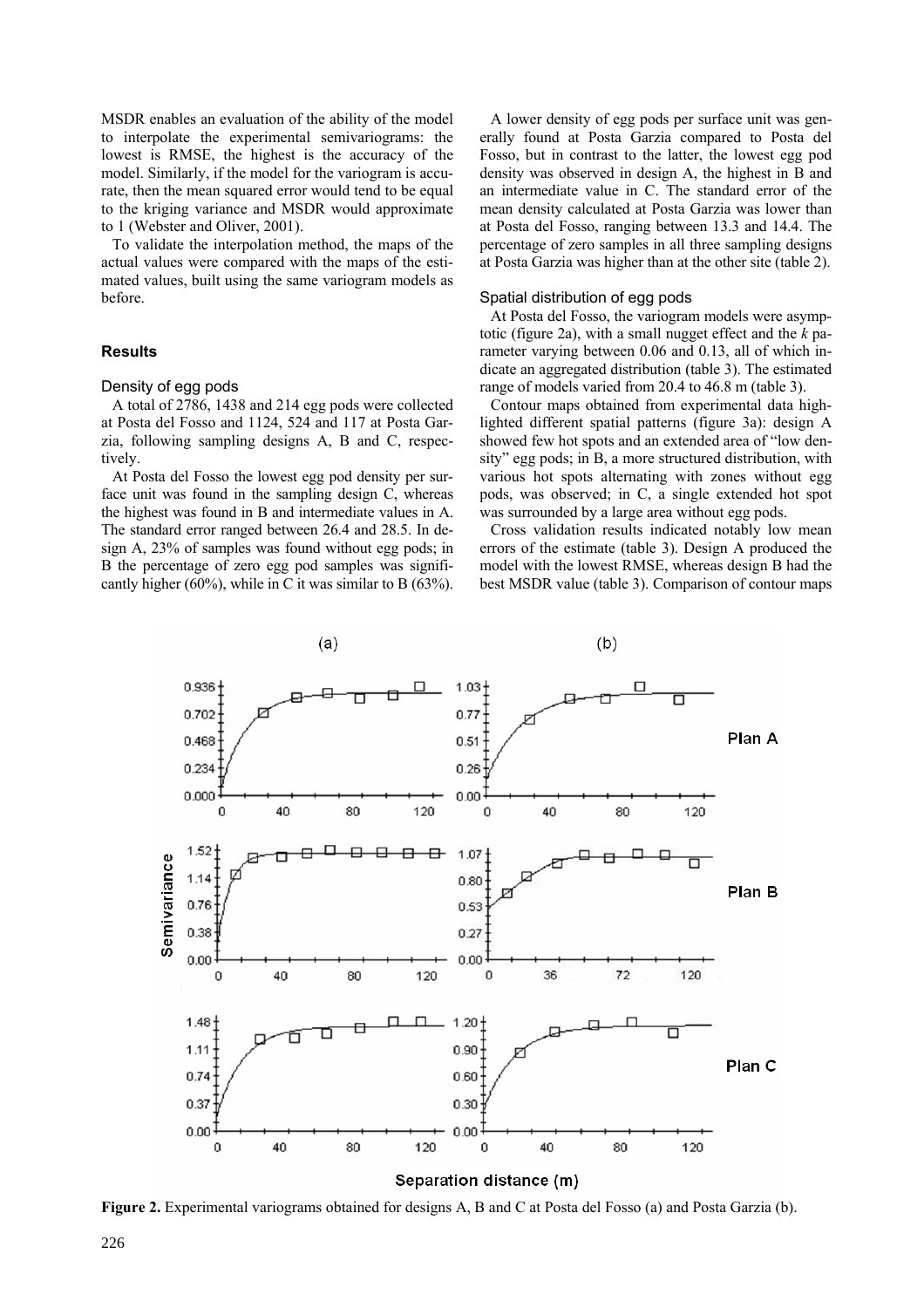**Table 3.** Models and parameters obtained by fitting the semivariogram of the *D. maroccanu*s egg pod density and results of the cross validation analysis carried out for the different sampling designs at the two sites Posta del Fosso and Posta Garzia.

|                   | Posta del Fosso |             |             | Posta Garzia |           |             |
|-------------------|-----------------|-------------|-------------|--------------|-----------|-------------|
|                   | Plan A          | Plan B      | Plan C      | Plan A       | Plan B    | Plan C      |
| Max distance      | 120             | 120         | 120         | 120          | 120       | 120         |
| Lag interval      | 17              | 14          | 17          | 20           | 14        | 23          |
| Number of lags    | 6               | 9           | 6           | 5            | 9         | 5           |
| Model             | Exponential     | Exponential | Exponential | Exponential  | Spherical | Exponential |
| RSS <sup>a</sup>  | 0.004           | 0.004       | 0.027       | 0.009        | 0.008     | 0.009       |
| Nugget            | 0.04            | 0.18        | 0.18        | 0.14         | 0.51      | 0.22        |
| Sill              | 0.94            | 1.47        | 1.42        | 0.96         | 1.03      | 1.16        |
| Range (m)         | 46.8            | 20.4        | 42.9        | 57.3         | 46.9      | 49.8        |
| k                 | 0.06            | 0.13        | 0.13        | 0.15         | 0.50      | 0.19        |
| Mean estimated Z  | 1.40            | 0.93        | 0.94        | 0.75         | 0.51      | 0.61        |
| Mean error        | 0.005           | 0.004       | 0.005       | 0.004        | 0.001     | 0.003       |
| RMSE <sup>b</sup> | 0.964           | 1.156       | 1.19        | 0.83         | 0.86      | 0.97        |
| MSDR <sup>c</sup> | 0.987           | 0.998       | 0.987       | 0.994        | 0.999     | 0.994       |

<sup>a</sup> RSS: residual sums of squares; <sup>b</sup> RMSE= rooted mean squared error; <sup>c</sup> MSDR= mean squared deviation ratio.

based on the estimated density of the various sampling designs with those generated using the actual data highlighted a different situation (figure 3b): design B showed a similar pattern of distribution; A showed a loss of information, with the disappearance of hot spots observed in the original data; C showed few changes in the distribution.

At Posta Garzia, the variogram models were asymptotic (figure 2b), with design B showing a higher *k* parameter than A and C, but still indicating an aggregated distribution (table 3). The estimated range of models varied from 46.9 to 57.3 m (table 3).

Contour maps of the experimental data are shown in figure 4a. In design A, areas with equal contour levels extended over the sampled area, while in design B the hot spots contained higher densities of egg pods and occupied a limited part of the egg bed. In the case of design C, a single hot spot was located in the middle of the sampled area.

As for the other site, cross validation results highlighted low mean errors of the estimate (table 3). The lowest RMSE was calculated for design A, and the best MSDR was obtained for design B. Maps of the estimated density were similar to those obtained from the actual data in the case of designs B and C; an underestimation of the egg pod density was observed in design A (figure 4b).

## Sampling affordability

The length of time required to crumble a clod of 15  $\times$ 15 cm, and then find and count all the egg pods laid in the soil was about 11 minutes, compared with the 2 hours required to inspect a clod of  $50 \times 50$  cm.

In our experiments the largest mesh was  $20 \times 20$  m. Only one clod of  $50 \times 50$  cm was included in this mesh in sampling design A, with one of  $15 \times 15$  cm in design C, and four clods of  $15 \times 15$  cm in design B. Thus, in order to examine one clod representative of the same portion of soil (a single mesh), 2 hours were required

for design A, 44 minutes for B, and only 11 minutes for C. As a consequence, about 160 hours were spent examining all soil samples from Posta del Fosso, which followed design A, and at which a total surface area of  $20 \text{ m}^2$  and a total volume of 2 m<sup>3</sup> of soil were examined, about 59 hours were required for design B, with a total surface area of 7.65  $m^2$  and a total volume of 0.76  $m^3$ , and about 15 hours were required for design C, with a total surface area of  $1.8 \text{ m}^2$  and a total volume of  $0.18 \text{ m}^3 \text{ (table 1)}.$ 

## **Discussion**

The geostatistical analysis highlighted an aggregated distribution of *D. maroccanus* egg pods at both sites, as indicated by values of the *k* parameter. The estimated range of variograms can be used to calculate the aggregation area. With the exception of design B at Posta del Fosso, where the range was half that of the other designs, all values were comparable and ranged between 46.8 and 57.3 m, suggesting that the extent of the aggregation areas is not strongly influenced by the size of the sampling mesh.

The difference observed between variogram models calculated for design A and B at Posta del Fosso suggests that an aggregation area may have a more structured pattern at a finer resolution.

In fact contour maps of design B (i.e. with highest density of sampling points) showed a more detailed spatial pattern at both sites compared to designs A and C, indicating an effect of the grid mesh on the spatial resolution of the interpolated data.

In Extremadura (Spain), Arias *et al.* (1994) found that the densities of *D. maroccanus* egg pods decreased from the centre to the periphery of each of the four investigated sites, forming aggregation isles that, given the sampling scale used by those authors, covered a similar area to the hot spots found at the Italian sites in this study.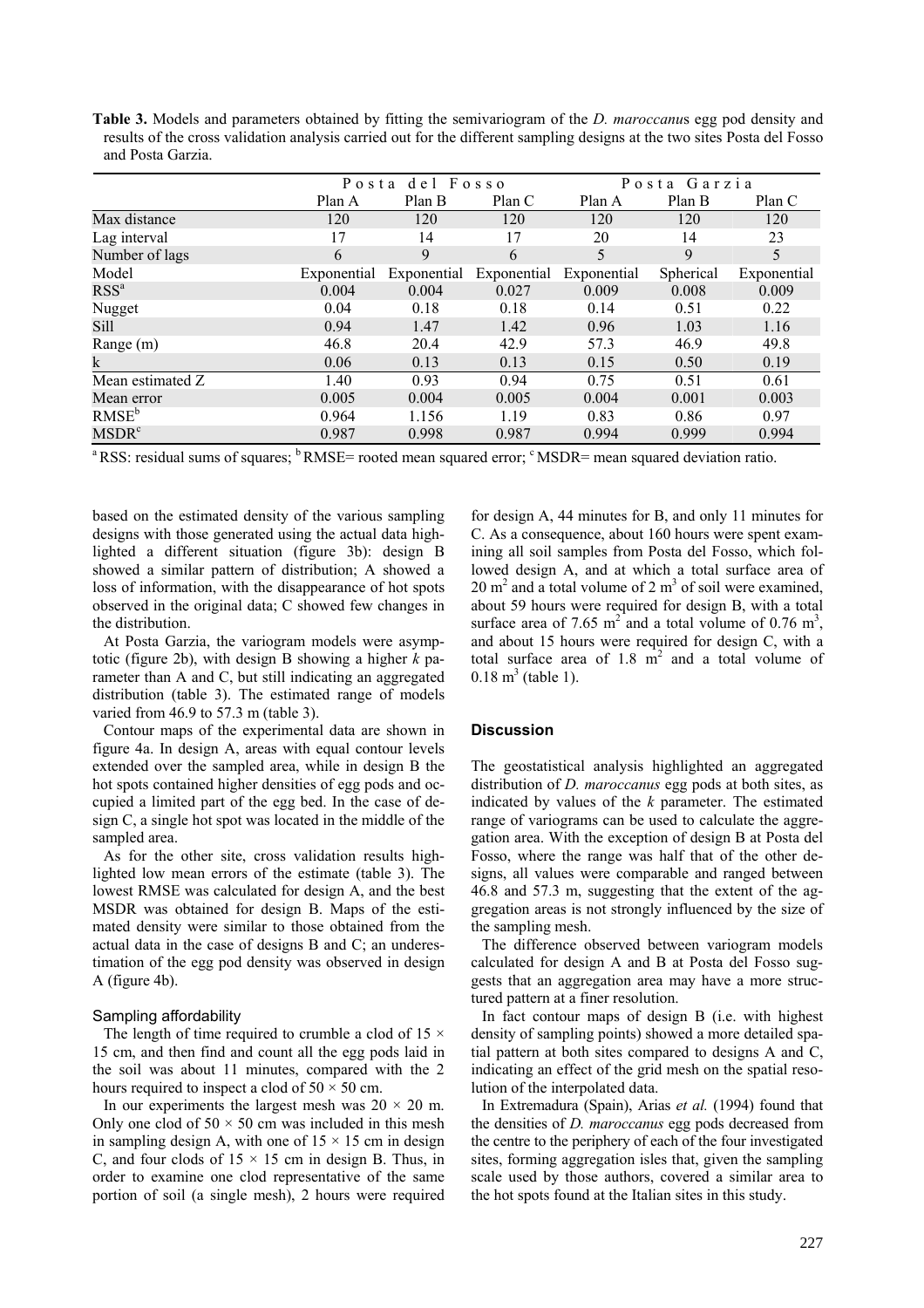

**Figure 3.** Distributional maps of *D. maroccanus* egg pods obtained from experimental (a) and estimated (b) data, using the variogram models of different sampling designs used at Posta del Fosso.

Due to the lack of other studies on the spatial distribution of Acrididae egg pods, only a few comparisons can be made with papers dealing with locust oviposition; however, an aggregated distribution has been widely observed.

In a very detailed study carried out in Cyprus, Merton (1959) took into consideration also the oviposition ecology of *D. maroccanus*. He studied the overall density and distribution of egg pods on several sites by means of a lattice sampling technique, using one-foot and twoinche wire squares. However, the author did not report any consideration on the effectiveness and affordability of the two types of sampling squares because his main aim was to show the distribution of egg pods in relation to topography and vegetation also determining the nature of the ground chosen for oviposition. Merton (1959) confirmed that soil structure was of great importance in determining the distribution of egg pods within the bare ground available for oviposition. In southern Nigeria, the aggregation of egg pods of the grasshopper *Zonocerus variegatus* (L.) seemed to be due to the preference of ovipositing females for soils that were permanently shaded under woody plants or soils close to cassava plants (Page and McCaffery, 1979). Using the Taylor's power law Shah *et al.* (2000) reported that the egg pods of the Acrididae *Hieroglyphus daganensis* Krauss and *Cataloipus fuscoceruleipes* Sjostedt occurring in northern Benin were highly aggregated under shrubs of *Piliostigma thonningi* (Schumach.) Milne-Redhead and *Vetiveria nigritana* (L.) for both grasshopper species, but regularly distributed under *Sorghum bicolor* (L.) Moench for *C. fuscoceruleipes*. These two studies show that in arid environments with high insolation the females of some species of Acrididae prefer to oviposit in soils protected by the shade of trees or shrubs rather than in sunny pastures, as occurs for *D. maroccanus* in Mediterranean countries. In Foggia's flat land, Paoli (1937) found *D. maroccanus* females converging and ovipositing in small areas of about 1 to 2 metres in diameter, separated from each other by small clumps or strips of lush vegetation, unevenly distributed over several square kilometres of hard and bare soils. Paoli's observations are consistent with our data, which suggest that at Posta del Fosso and Posta Garzia *D. maroccanus*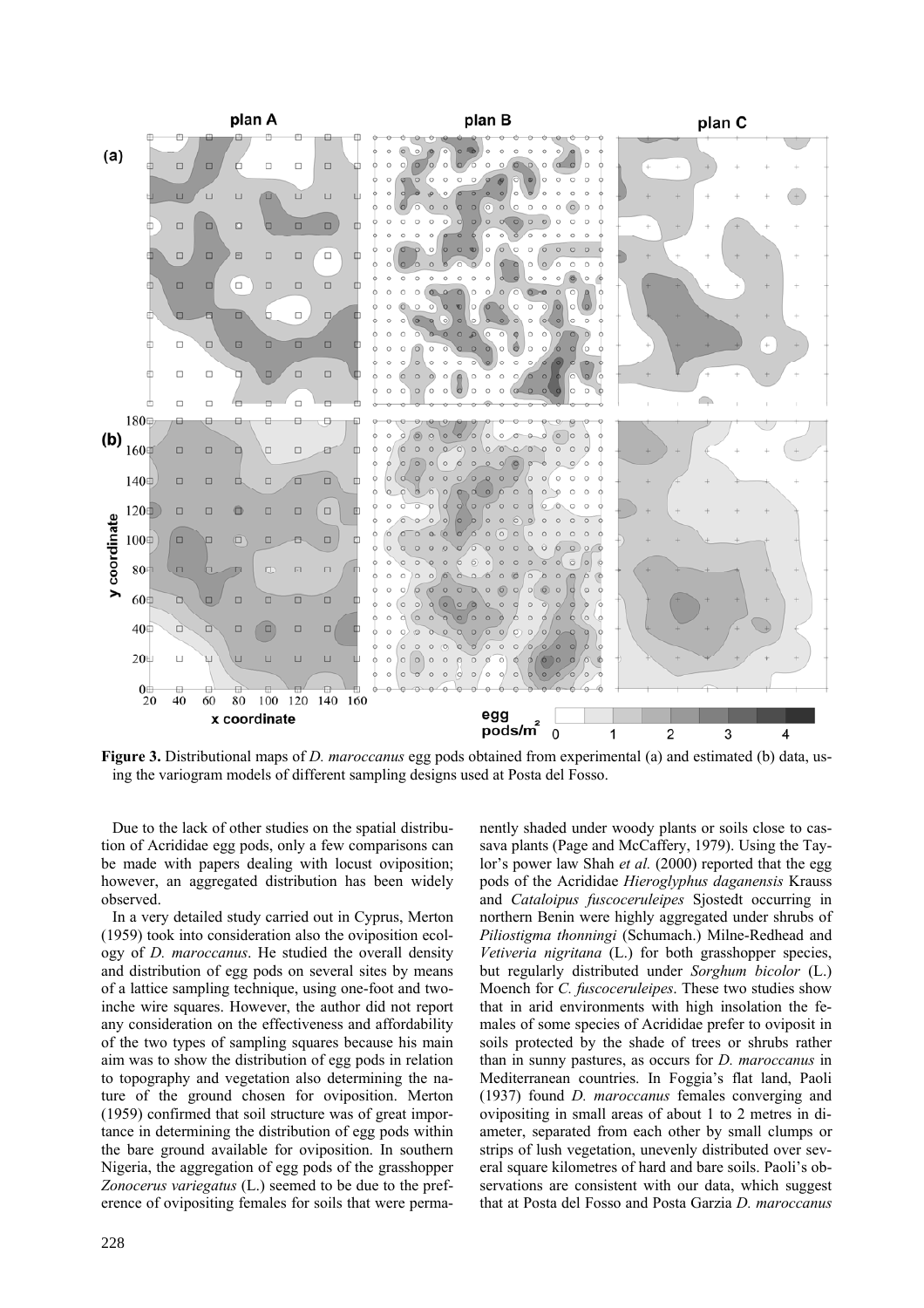

**Figure 4.** Distributional maps of *D. maroccanus* egg pods obtained from experimental (a) and estimated (b) data, using the variogram models of different sampling designs used at Posta Garzia.

females oviposited in an aggregated pattern; however, no clear differences regarding vegetation and soil were found to justify the preferences shown by females for ovipositing in a particular spot.

At Posta del Fosso, sampling design A was about 2.6 and 10.9-fold more time consuming than designs B and C, respectively. Due to the larger number of samples, the manpower required to examine all samples collected at Posta Garzia was slightly higher than at Posta del Fosso. However, design A was again about 2.6- and 10.9-fold more time consuming than designs B and C, respectively.

Despite the greater amount of time required to examine samples in design A, the experimental data suggest that there was no improvement in accuracy when estimating the mean density of egg pods per square metre of surface. In fact, the standard error of density per surface unit was fairly similar in the three designs within each site (table 2). Furthermore, distributional maps of *D. maroccanus* egg pods obtained from experimental design A were less informative compared to B (figures 3 and 4), providing a more flattened distribution and masking the presence of numerous hot spots. Thus we can conclude that, in order to obtain information on both

the distribution and density of egg pods, sampling designs providing small  $(15 \times 15 \text{ cm})$  and more dense samples ( $10 \times 10$  m) should be preferred to designs with larger (50  $\times$  50 cm) and fewer samples (20  $\times$  20 m).

Although the least time consuming sampling design was C, it did not guarantee the same accuracy in describing both the distribution and density of egg pods as design B. This was verified at both Posta del Fosso and Posta Garzia. For example, inspection of the distributional map of egg pods shows that the contour map of design C was more similar to that of A, but at the same time it showed a loss of information compared to B (figures 3 and 4).

On the contrary, some of the descriptive statistics (like mean density per surface unit, standard error of density and percentage of zero samples) for design C were more similar to B than to A. Thus sampling plans such as  $C$ , characterized by a small number of samples and a relatively large mesh, can be used if the accuracy of the estimate is not particularly important, and may be appropriate for sampling presence/absence. Badenhausser *et al.* (2007) estimated Acridid adult densities in grassland habitats using a different approach, and showed that, for a fixed precision of  $> 0.35$ , presence/absence sampling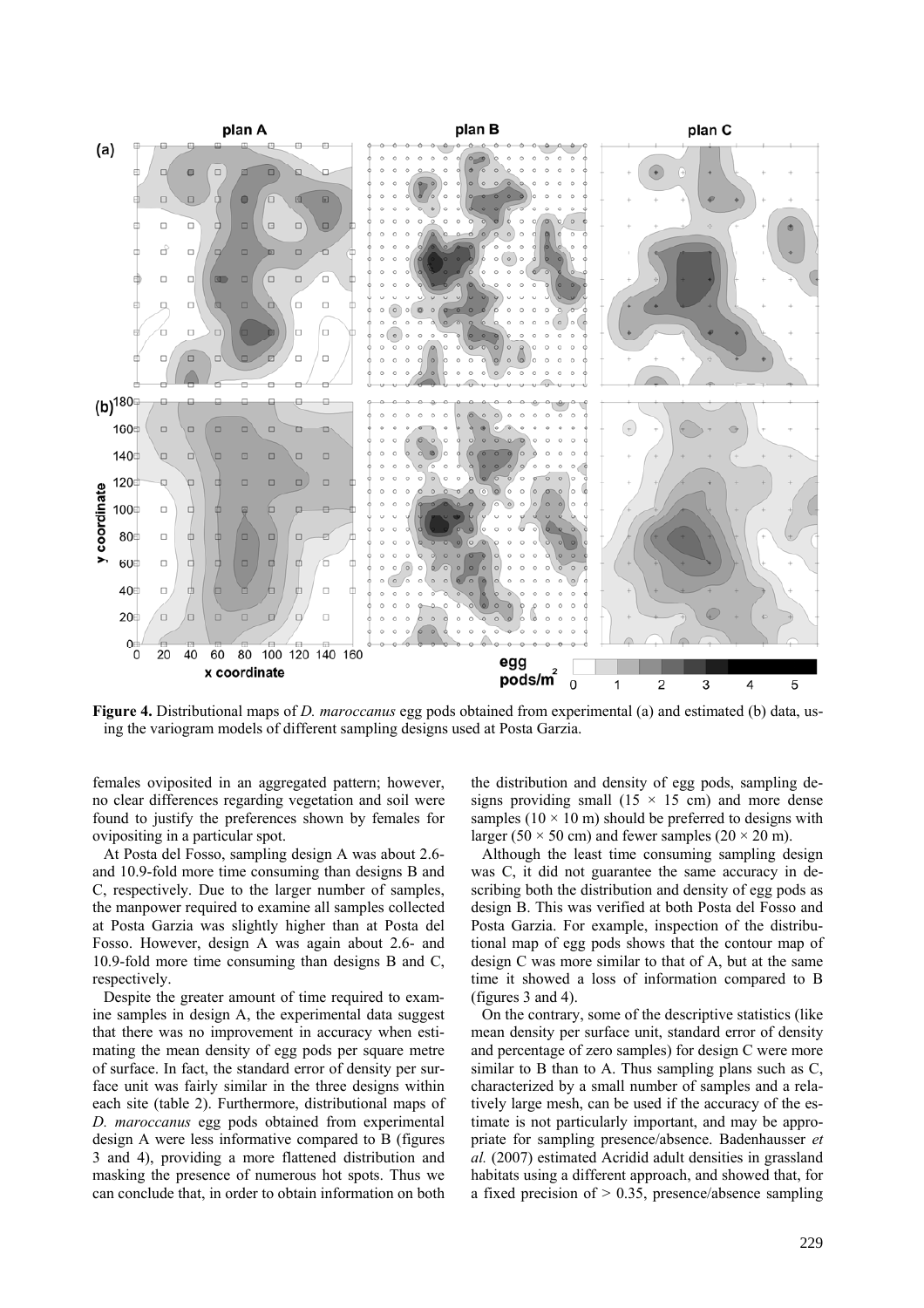required less time than enumerative sampling when densities were low  $(< 2/m<sup>2</sup>)$ . This implies that a large reduction in sample numbers (as in design C) can affect the level of precision of the survey, especially at higher densities.

Compared to the method proposed by Lecoq and Mestre (1988), which suggests randomly collecting at least 10 squares of soil each with a surface of 1  $m<sup>2</sup>$  to estimate the egg pod density of a site, design B and particularly design C of the present work are clearly less time consuming, at the same time providing a good estimate of egg pod density.

Each sampling plan has its advantages and disadvantages. When the priority is economic sustainability, as may be the case when monitoring locusts on a large scale, designs involving fewer and smaller samples (like design C) may be preferred since they require the smallest volume of soil, thus being the least time consuming. Moreover, small samples of soil (required by designs B and C) can be examined directly in the field, avoiding problems linked with their transport. Therefore, the least time consuming sampling design represents the minimum effort required when planning rational control of the locust, based on the estimate of the density of viable eggs, the hatching of which will give the  $1<sup>st</sup>$  instar larvae, the most vulnerable and aggregated stage of the insect. On the other hand, the egg pod distribution obtained using design C appears the least informative of the three compared here. Thus, when the main aim of the survey is the accurate characterization of the density and distribution of egg pods, sampling designs involving small but numerous samples of soil should be preferred since they lead to more precise contour maps and more easily identifiable hot spots. Although more expensive, this more detailed survey of egg pod distribution, allowing the prediction of areas with high densities of nymphs, could be useful when planning localized treatment of the  $1<sup>st</sup>$  instar to minimize the side effects of insecticides on beneficial arthropods.

Overall, the sampling designs considered in this study may provide a powerful tool for enhancing the economic and environmental sustainability of the control of *D. maroccanus*, allowing the estimation of egg pod distribution and density in the egg beds identified in the summer.

# **Acknowledgements**

We express our gratitude to the staff of the Department of Agricultural and Environmental Biology and Chemistry (University of Bari) who contributed to the present research and in particular to Prof. T. Moleas for coordinating the research, to N. Ciavarella, G. Maggio, F. Redavid, G. Rondinone, M. Pizza and S. Di Gioia for helping collect and examine the samples, and finally to P. Sollazzo (Agricultural Inspectorate of Foggia) for his help locating the egg beds. The authors would like to thank warmly three anonymous reviewers for their comments and suggestions which proved useful to improve the original version of this paper.

## **References**

- ALBIERI A., CARRIERI M., ANGELINI P., BALDACCHINI F., VEN-TURELLI C., MASCALI ZEO S., BELLINI R., 2010.- Quantitative monitoring of *Aedes albopictus* in Emilia-Romagna, Northern Italy: cluster investigation and geostatistical analysis.- *Bulletin of Insectology*, 63 (2): 209-216.
- ARIAS A., SÀNCHEZ M., JIMÉNEZ J., SANTOS R., MARTÌNEZ DE VELASCO D., 1994.- Distribuciòn en el suelo de las ootecas de *Dociostaurus maroccanus* (Thunb.) e importancia de su depredaciòn en dos fincas de Extremadura.- *Boletín de sanidad vegetal. Plagas*, 20: 3-22.
- BACCA T., LIMA E. R., PICANÇO M. C., GUEDES R. N. C., VI-ANA J. H. M., 2006.- Optimum spacing of pheromone traps for monitoring the coffee leaf miner *Leucoptera coffeella*.- *Entomologia Experimentalis et Applicata*, 119: 39-45.
- BADENHAUSSER I., AMOUROUX P., BRETAGNOLLE V., 2007.- Estimating Acridid densities in grassland habitats: a comparison between presence-absence and abundance sampling designs.- *Environmental Entomology*, 36 (6): 1494-1503.
- BALDACCHINO F., PIZZA M., MOLEAS T., DI GIOIA S., 2004.- Prove di contenimento di *Dociostaurus maroccanus* (Orthoptera, Acrididae) con *Metarhizium anisopliae* var. *acridum* (Ascomycotina, Hypocreales).- *Informatore Fitopatologico*, 54 (10): 35-40.
- BRENNER R. J., FOCKS D. A., ARBOGAST R. T., WEAVER D. K., SHUMAN D., 1998.- Practical use of spatial analysis in precision targeting for integrated pest management.- *American Entomologist*, 44: 79-101.
- BURGIO G., RAGAGLINI G., PETACCHI R., FERRARI R., POZZATI M., FURLAN L., 2012.- Optimization of *Agriotes sordidus* monitoring in northern Italy rural landscape, using a spatial approach.- *Bulletin of Insectology*, 65 (1): 123-131.
- DE LUIGI V., FURLAN L., PALMIERI S., VETTORAZZO M., ZANINI G., EDWARDS C. R., BURGIO G., 2011.- Results of WCR monitoring plans and evaluation of an eradication programme using GIS and Indicator Kriging.- *Journal of Applied Entomology*, 135 (1-2): 38-46.
- DELMAS R., RAMBIER A., 1951.- Contribution à l'étude de la répartition du Criquet marocain (*Dociostaurus maroccanus*  Thunb.) en France continentale.- *Comptes rendus de l'Académie des Sciences Paris*, 232: 566-567.
- FLEISCHER S. J., BLOM P. E., WEISZ R., 1999.- Sampling in precision IPM: when the objective is a map.- *Phytopathology*, 89: 1112-1118.
- JANNONE G., 1934.- Osservazioni ecologiche e biologiche sul *Dociostaurus maroccanus* Thunb., *Calliptamus italicus* L. e loro parassiti in Provincia di Napoli (Primo contributo).- *Bollettino del Laboratorio di Zoologia Generale ed Agraria del R. Istituto Superiore Agrario di Portici*, 28: 75-151.
- JOHNSON D. L., 1989.- Spatial autocorrelation, spatial modeling and improvements in grasshopper survey methodology.- *Canadian Entomologist*, 121: 579-588.
- JOHNSON D. L., WOROBEC A., 1988.- Spatial and temporal analysis of insects and weather: grasshoppers and rainfall in Alberta.- *Memoirs of the Entomological Society of Canada*, 146: 33-48.
- JOURNEL A. G., HUIJBREGTS C. J., 1978.- *Mining geostatistics*.- Academic Press, London, UK.
- KEMP W. P., KALARIS T. M., QULMBY W. F., 1989.- Rangeland grasshopper (Orthoptera: Acrididae) spatial variability: macroscale population assessment.- *Journal of Economic Entomology*, 82 (5): 1270-1276.
- LATCHININSKY A. V., LAUNOIS-LOUNG M. H., 1992.- *Le criquet marocain,* Dociostaurus maroccanus *(Thunberg, 1815) dans la partie orientale de son aire de distribution*.- CIRAD-PRIFAS, Montpellier, France.